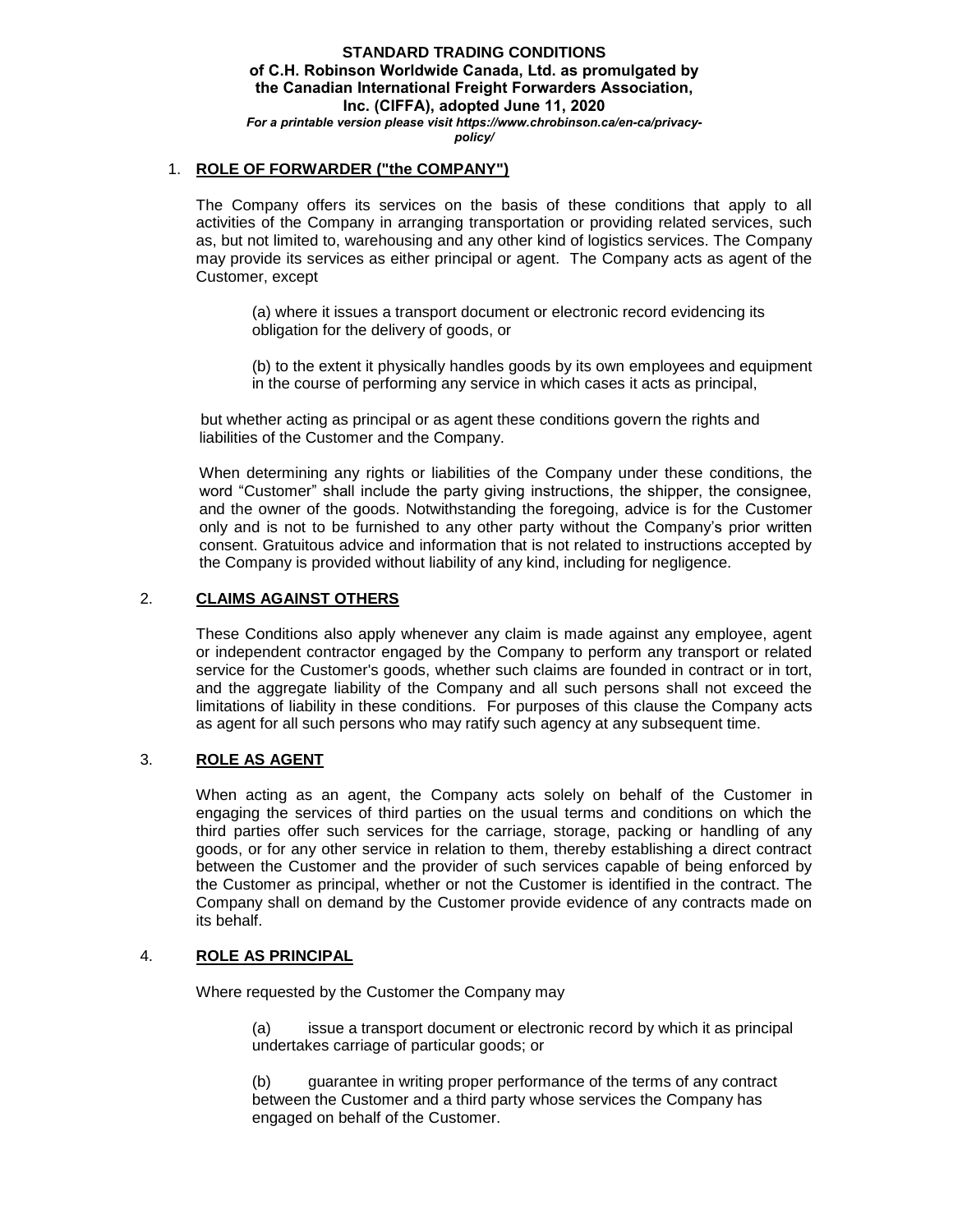Where it issues a transport document or electronic record, or provides a guarantee, the rights and obligations of the Company will be governed by the special conditions therein in addition to these conditions, and in any event the Company is liable only to the same extent as the third party who performs the carriage or guaranteed service, as may be limited by the conditions on which that party customarily offers its services. In the event of any inconsistency with these provisions, the special conditions prevail.

### 5. **SERVICES REQUIRING SPECIAL ARRANGEMENTS**

The Customer must give instructions in writing to the Company a reasonable time before the tender of goods for storage or transport where it requests the Company to:

- (a) arrange for the departure or arrival of goods before specific dates;
- (b) arrange for goods to be carried, stored or handled separately from other goods;
- (c) arrange for the transport of goods that may taint or affect other goods, or may harbour or encourage vermin or pests;
- (d) make a declaration of value or special interest in delivery to any carrier or terminal;
- (e) direct carriers or delivery agents to hold goods until payment of any amount or until surrender of a document;
- (f) arrange for the transport of goods of unusual high value, luxury goods, currency, negotiable Instruments or securities of any kind, precious metals or stones; antiques or art; human remains, livestock or plants, or any other comparable cargos.

Where for any reason it does not accept such instructions, the Company must promptly so advise the Customer by any means of communication used in the ordinary course of business. If it continues to use the Company's services for the contemplated transport after receiving such advice, the Customer assumes all risks connected with the nonperformance of such instructions, whether caused or contributed to by the Company's negligence or not.

# 6. **THE COMPANY'S GENERAL RESPONSIBILITIES**

- (A) The Company shall exercise reasonable care in the discharge of its obligations including the selection and instruction of third parties that provide any services engaged on behalf of the Customer.
- (B) The Company shall arrange transport and any related services within a reasonable time after receiving the Customer's instructions.
- (C) If it has reasonable grounds for departing from any of the Customer's instructions, the Company can do so without prior authorization from the Customer, but must act with due regard to the interests of the Customer, and, as soon as possible, inform the Customer of its actions and any additional charges resulting therefrom.

### 7. **CUSTOMER'S GENERAL RESPONSIBILITIES**

(A) The Customer shall be deemed to be competent and to have reasonable knowledge of matters affecting the conduct of its business, including terms of purchase and sale, the need for insurance and the extent of coverage available for the type of goods being tendered for shipment, the need to preserve and retain documentation, the need for care to avoid transmitting viruses by electronic communications, the need for confidential handling of information relating to high value goods, and all other matters relating thereto.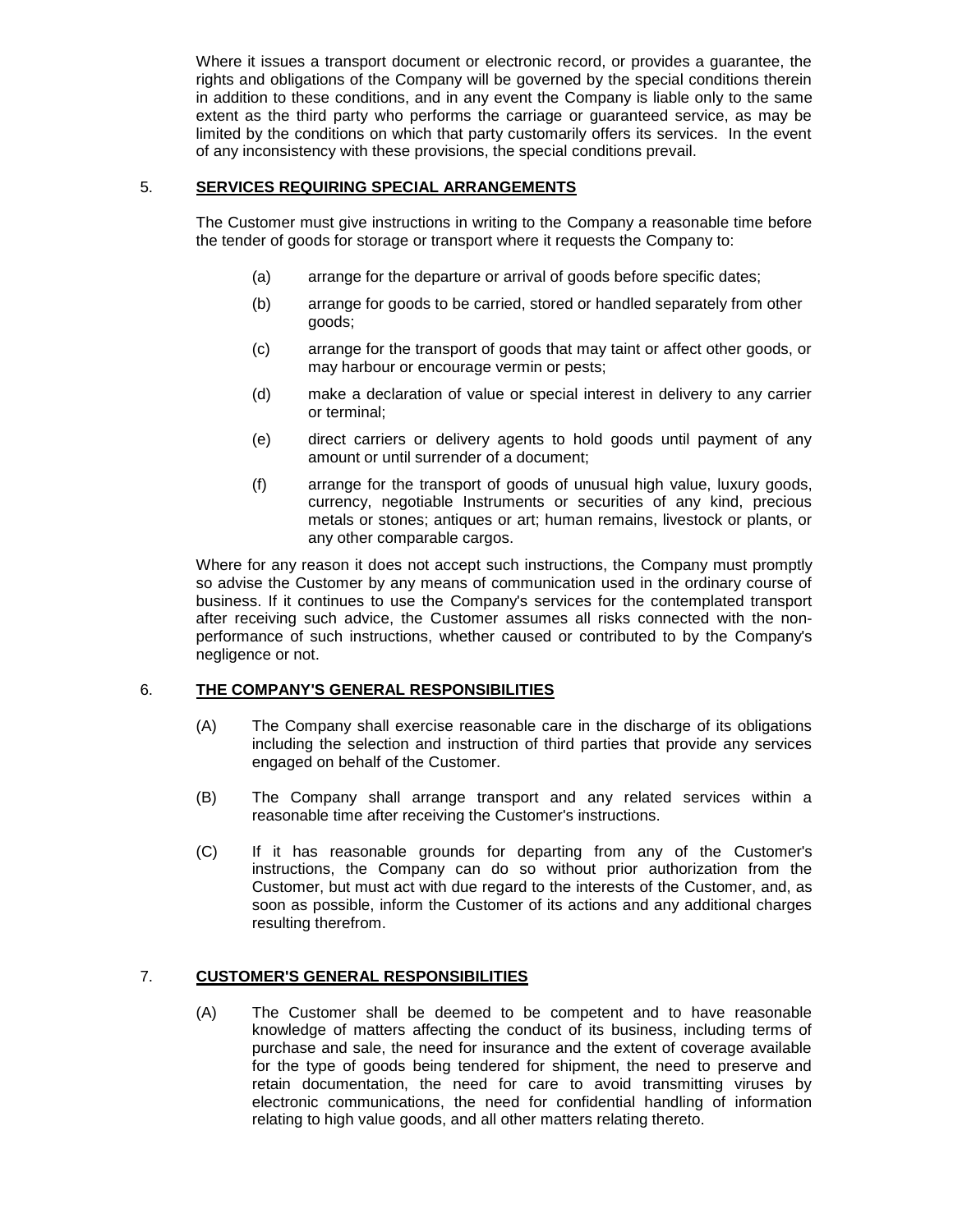(B) The Customer warrants that all information in whatever form relating to the general and dangerous character of the goods, their description, bar-coding, marks, number, weight, volume and quantity of the goods, as furnished by the Customer or on its behalf, was accurate and complete at the time the goods were taken in charge by the Company or any third party whose services it has engaged. The Customer further undertakes to provide independent confirmation of such particulars on the request of the Company.

# 8. **CUSTOMER'S RESPONSIBILITY FOR PACKAGED AND CONTAINERIZED GOODS**

- (A) Except where the Company has accepted instructions in respect of the preparation, packing, stowage, labeling or marking of the goods the Customer warrants that all goods have been properly and sufficiently prepared, packed, stowed, labeled and/or marked, and that the preparation, packing, stowage, labeling and marking are appropriate to any operations or transactions affecting the goods and the characteristics of the goods. Without limiting the foregoing the Customer is responsible for timely communication of and warrants the accuracy of the verified gross mass (VGM) of the package(s) and or the transport unit and the identity of the duly authorized person so verifying. The customer shall maintain documentation evidencing measurement of VGM as required by law.
- (B) Unless the Company has accepted instructions to arrange for or to perform the loading of a transport unit by its employees, the Customer warrants that:
	- (a) the transport unit has been properly and competently loaded;
	- (b) the goods are suitable for carriage in or on the transport unit; and

(c) the transport unit is in a suitable condition to carry the goods loaded therein (save to such extent as the Company has approved the suitability of the transport unit).

# 9. **QUOTATIONS AND INVOICING**

A) The Company does not assume a role as principal by providing a fixed price quotation, or by rendering an invoice where the difference between the amounts payable to third parties retained to carry out the Customer's instructions and the fixed price represents the Company's gross profit for its services. A Customer agrees that the Company is an agent as provided in Section 1 where the Customer

(a) accepts a fixed price quotation, or

(b) does not within thirty days after receipt of the invoice object to the Company charging a fixed price for its services.

(B) Quotations are given on the basis of immediate acceptance and are subject to withdrawal or revision. Unless otherwise provided in the quotation the Company may, after acceptance, revise quotations or charges upon notice in the event of changes beyond the Company's control, including changes in exchange rates, rates of freight, carrier surcharges, or any charges applicable to the goods.

# 10. **CHARGES COLLECT SHIPMENTS**

When goods are accepted or dealt with upon instructions to collect freight, duties, charges or other expenses from the consignee or any other person, the Customer shall remain responsible for the same if they are not paid by such consignee or other person immediately when due.

# 11. **CHANGED CIRCUMSTANCES/FAILURE TO TAKE DELIVERY**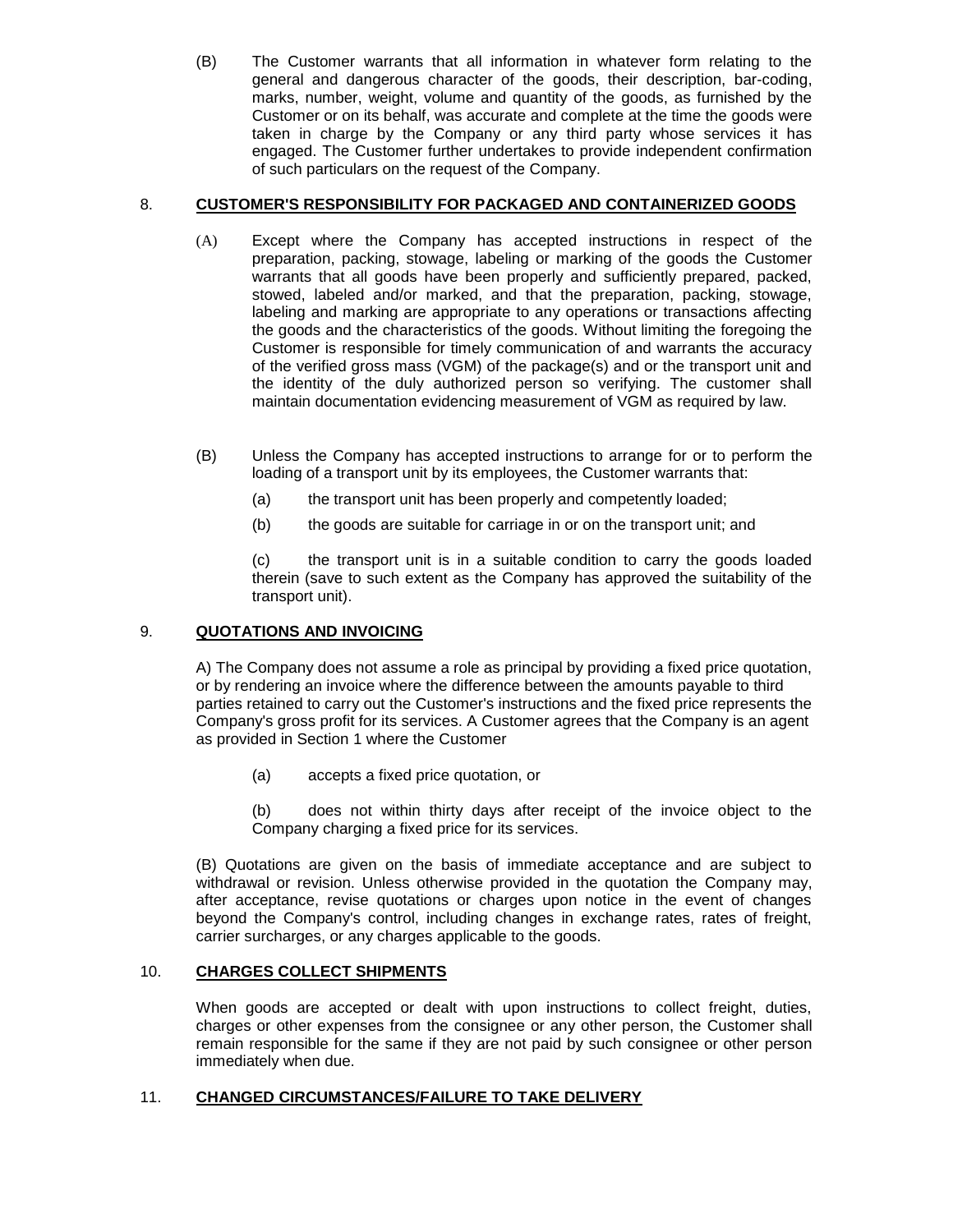If events or circumstances, including a Customer's failure to take delivery, occur that affect performance of the Customer's mandate, the Company shall take reasonable steps to obtain the Customer's further instructions. If for whatever reason it does not receive timely instructions, the Company may

(a) store the goods at the sole risk and expense of the Customer, or

(b) sell the goods immediately and without further notice, and hold any net proceeds for the account of the Customer or

(c) authorize any third party to abandon carriage and make the Goods or any part of them available to the Customer at a place that is reasonable in the circumstances.

### 12. **DANGEROUS GOODS**

(A) The Customer undertakes not to tender for transportation any goods that are of a dangerous, inflammable, radioactive, hazardous or damaging nature without giving full particulars of the goods to the Company. The Customer undertakes to mark the goods and the outside of any packages or container in which they may be placed to comply with any laws or regulations that may be applicable during the carriage. In the case of goods where the place of receipt is a point within Canada, the Customer further warrants that the goods, the packaging and marking thereof comply in all respects with the provisions of any legislation or regulations governing the transportation of dangerous goods.

(B) If its fails to comply with the requirements of sub-clause (A), the Customer shall indemnify the Company against all loss, damage or expense arising out of the goods being tendered for transportation or handled or carried by or on behalf of third parties retained by the Company.

(C) Goods which in the opinion of the Company or the person who has custody or possession thereof are or may become dangerous and present a hazard may at any time or place be unloaded, destroyed or rendered harmless without liability on the part of the Company.

### 13. **INSURANCE**

(A) The Customer must give the Company instructions in writing to arrange insurance on its goods a reasonable time before the tender of goods for storage or transport. The Company may carry out these instructions by declaring the value of the goods under an open marine cargo policy taken out by the Company, and, upon request, provide a certificate or declaration of insurance, or other evidence of insurance. The coverage on goods so declared is subject to the terms and conditions of the policy. The Company is not liable if the Customer for any reason whatsoever fails to recover a loss in whole or in part from the insurer under the policy, even though the premium charged by the insurer is different from the Company's charges to the Customer.

(B) If coverage under its open marine cargo policy is not satisfactory, the Company will recommend an insurance broker to arrange insurance appropriate to the Customer's needs. After making this recommendation, the Company has no further duty regarding insurance, and no liability for loss of or damage to the goods during transport or storage that could have been covered by insurance on the goods, whether such loss or damage has been caused or contributed to by its negligence or breach of these conditions, or otherwise.

### 14. **NOTIFICATION OF CLAIMS**

The Customer on its own behalf and on behalf of the owner of the goods shall notify the Company in writing of any claim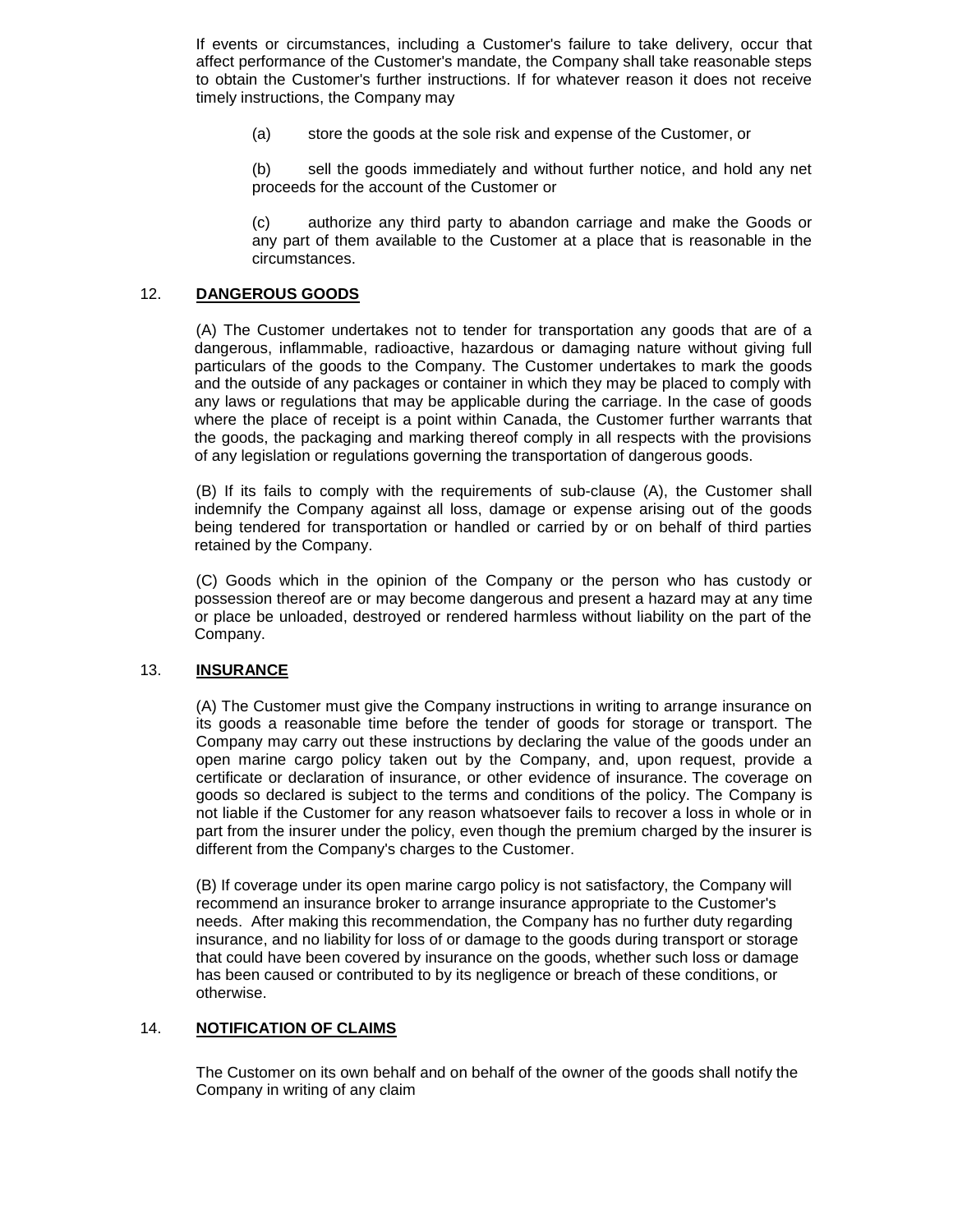(a) in case of loss and/or damage to goods within 7 days of the completion of transit,

(b) in case of delay in delivery or non-delivery within 45 days of the date when the goods should have been delivered,

(c) in any other case within 45 days of the event giving rise to the claim.

If a claim was not discoverable by the exercise of reasonable care within the applicable time period, the Customer must give notice forthwith after receiving information as to events that may give rise to a claim. Failing notice as required by this clause, the claim is barred and no action can be brought against the Company to enforce the claim.

#### 15. **LIMITATION OF LIABILITY**

Compensation for any claim for which the Company is liable shall not in any event exceed:

(a) 2 SDR (SDR = IMF Special Drawing Right) per kilo of the gross weight of the goods that are the subject of the claim;

(b) 666.67 SDR per enumerated package of goods that are the subject of the claim; or

(c) 75,000 SDR per transaction;

whichever is less, provided however that where a higher limitation of liability is mandatorily applicable by law then that higher limitation of liability shall apply.

Without prejudice to any other conditions herein or other defences available to the Company, in no circumstances whatsoever shall the Company be liable to the Customer or owner for consequential or indirect loss, including losses arising from delay or loss of market.

Upon the Customer's written request, the Company may accept liability in excess of these limits in writing, provided the Customer pays the Company's additional charges for such increased liability.

### 16. **INDEMNITY**

The Customer shall indemnify the Company against all duties, taxes, payments, fines, expenses, losses, claims and liabilities, including without limitation any storage, demurrage, port, or terminal charges and any liability to indemnify any other person against claims made against such other person by the Customer or by the owner

(a) for which the Company may be held responsible unless caused or contributed to by any negligence or breach of duty of the Company, or

(b) in excess of the liability of the Company in accordance with these Conditions,

resulting from or connected with the actions of the Company related to any service to which these Conditions apply.

#### 17. **SET OFF AND COUNTERCLAIM**

The Customer shall pay to the Company in cash, or as otherwise agreed, all sums immediately when due without reduction or deferment on account of any claim, counterclaim or set off.

#### 18. **RIGHT OF DETENTION AND LIEN**